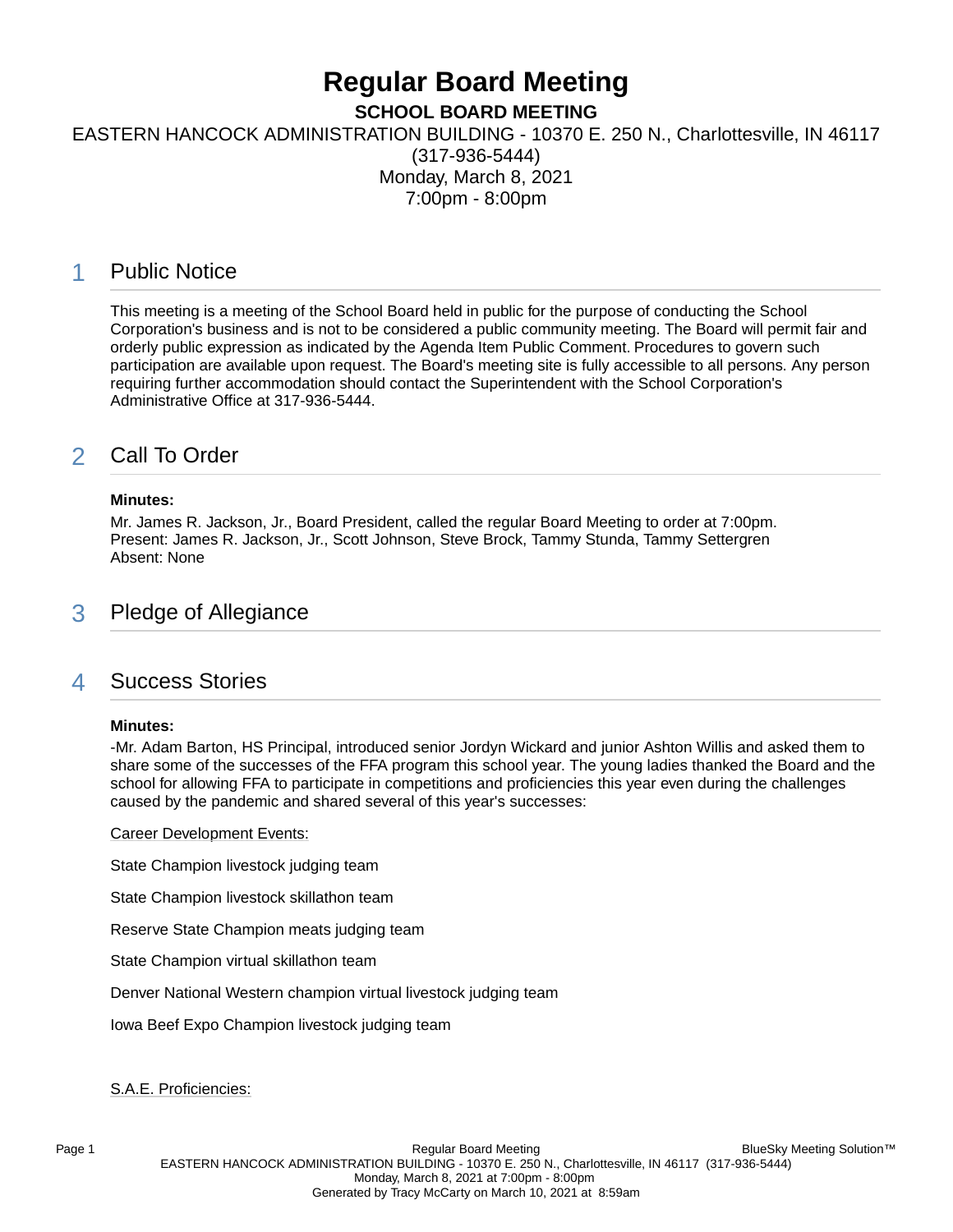### State qualifiers:

In the area of poultry production - Bella Witte

In the area of beef production - Jordyn Wickard

In the area of goat production - Ruthie Lamaster

In the area of ag services - Ryan Kilststrum

### District 8 Leadership Convention results from this weekend:

Advancing to state:

Jordyn Wickard - Leadership Ambassador

Jordyn Wickard - Employment Skills

Prepared Public Speaking - Bella Witte

Discover Degree (middle school) Prepared Public Speaking - Luke Schilling

### State officers:

We are also fortunate and proud to have EH graduate Loren Matlock currently serving as the Indiana State FFA southern region vice president. We are extremely excited to announce that Jordyn Wickard will be running for state office and look forward to sharing those results with you in June.

### From FFA:

Thank you to our Advisors, Miss Williams and Ms. A, and again to the school board, Mr. Pfaff and Mr. Barton. We know there are many FFA chapters who are not currently allowed to practice or compete and we appreciate your trust and continued support!

# 5 Public Comment

### **Minutes:**

-None

# 6 Consent Agenda

- 6.1 Minutes of February 8, 2021
- 6.2 Minutes of February 8, 2021 Work Session

# 6.3 Transfer Students

### **Minutes:**

-Total for March: 5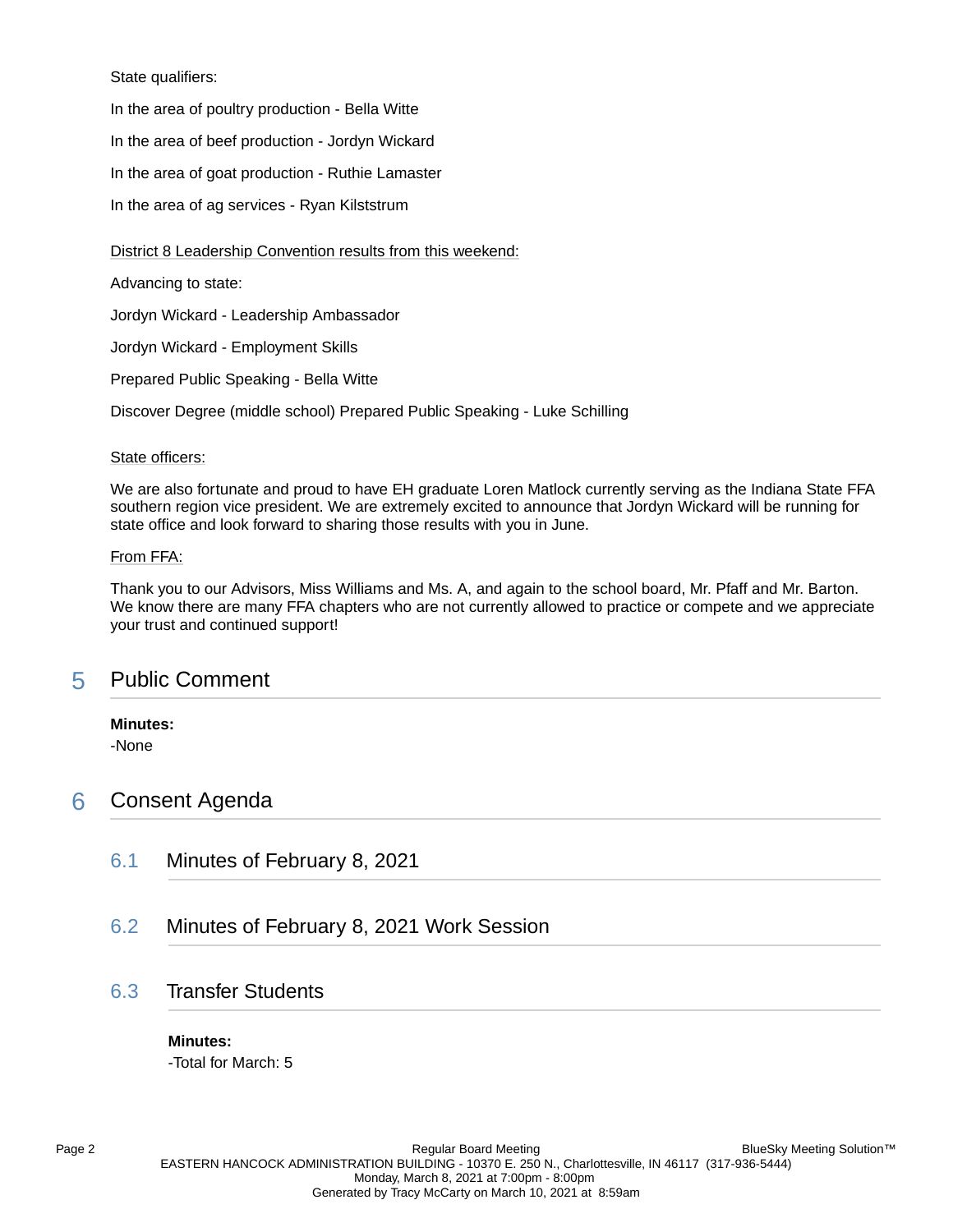# 6.4 Field Trips

### **Minutes:**

-Out of State & Overnight - FFA - Jolliet, IL - April 9-10, 2021 -Overnight - FFA - South Whitley, IN - May 14-15, 2021

### 6.5 Substitutes

Sub Teachers: Doug Wall & Justin Stephens

# 6.6 ECA

### **Minutes:**

-MS Softball: Ariel Truitt & John Headlee -Boys Varsity Track: Rex Putt (assistant Cory Rainbolt) -MS Girls Track: Hope Spaulding -MS Boys Track: Jason Bowers

# 6.7 Certified Staff

Nothing at this time

# 6.8 Support Staff

### **Minutes:**

-Resignation - Justin Stephens - MS IA - Effective February 26, 2021 -Resignation - Doug Wall - HS IA - Effective March 5, 2021 -New Hire - Tasha Adams - Bus Monitor - Effective March 8, 2021 -New Hire - Kathi Riggs - HS Cafe - Effective April 5, 2021 -New Hire - Dennis Hurst - Bus Driver Single Student Route - Effective March 8, 2021

# 6.9 Claims

### **Minutes:**

Prewritten: \$64,955.54 Regular: \$263,200.36 Payroll: \$651,550.13 TOTAL: \$979,706.03

Mr. Brock moved and Mrs. Settergren seconded a motion to approve the Consent Agenda as presented. Motion carried 5-0.

# 7 Wallace Staff Retention Stipend

### **Minutes:**

-Mr. David Pfaff, Superintendent, asked the Board to approve a one-time teacher retention stipend for Mrs. Megan Wallace that was agreed to in August of 2019.

Mr. Johnson moved and Mrs. Settergren seconded a motion to approve the one-time staff retention stipend for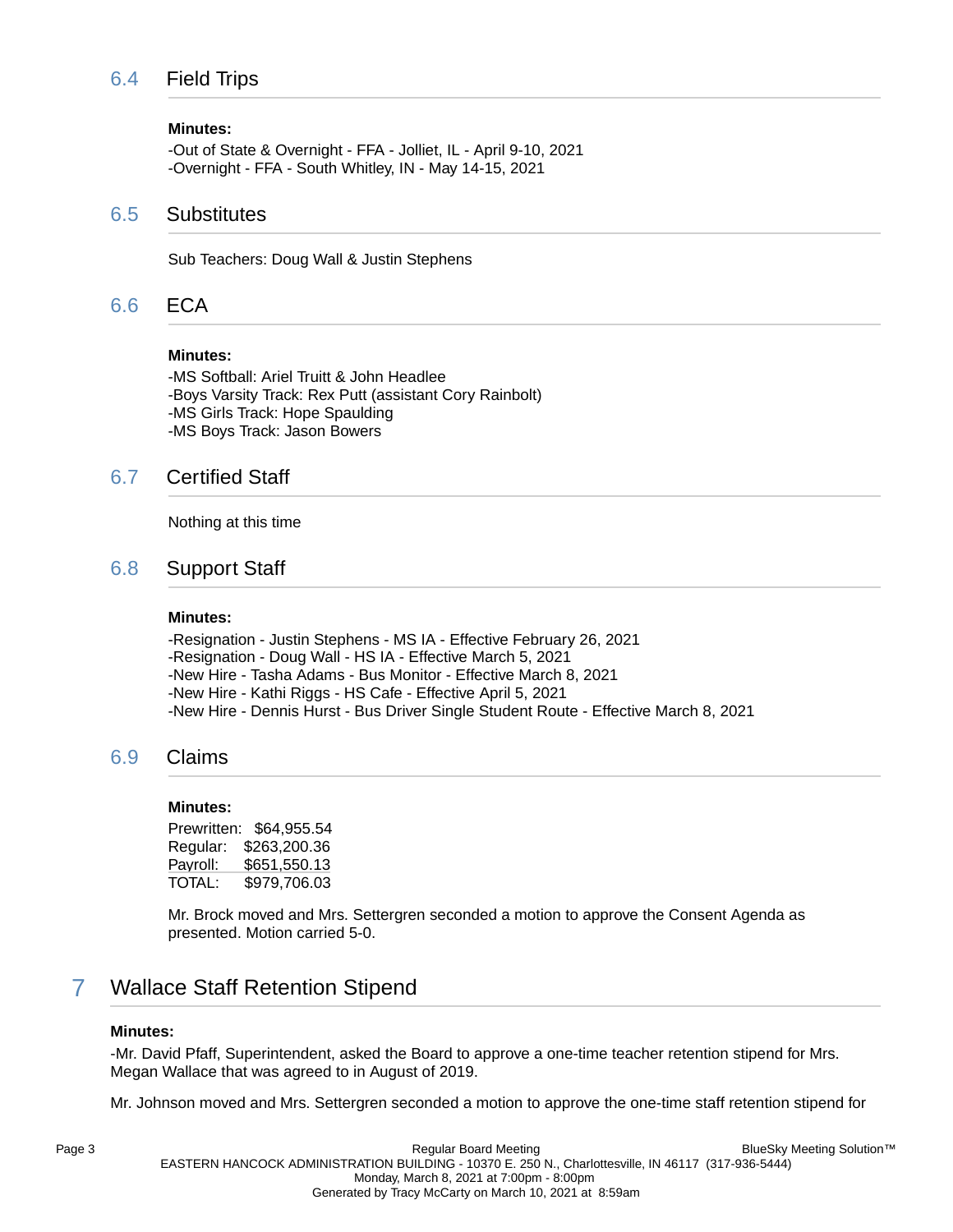# 8 HB 1005 Resolution Regarding School Funding

### **Minutes:**

-Mr. Pfaff explained to the Board that the Indiana state legislature is considering passing some bills, House Bill 1005 and Senate Bills 412 & 413, that the school believes will be harmful for public education. These Bills would establish an education savings account that would directly take money out of public education, as well as increase the voucher program giving more money to private schools rather than public schools. Mr. Pfaff asked the Board to support a resolution opposing these Bills.

Mr. Johnson moved and Mrs. Stunda seconded a motion to approve the resolution in opposition to House Bill 1005 and Senate Bill 412 & 413. Motion carried 5-0.

# 9 Neola Vol. 33, No. 1 - Final Reading

-Includes policies #1220, 2370.02, 2623, 2700, 3220, 5111, 5130, 5610, 5895, 6114, 6325, 8390, 8400, 8405, 8462, 8600, 8800, 9700

### **Minutes:**

Mr. Johnson moved and Mrs. Settergren seconded a motion to approve the NEOLA Vol. 33, No. 1 policies as presented. Motion carried 5-0.

# 10 Informational

### **Minutes:**

-Mr. Pfaff did a presentation of 13 recommendations to schools made by the state of Indiana addressing teacher pay in Indiana which was created following a study conducted by a committee appointed by Governor Holcomb in February 2019. All thirteen recommendations as well as other findings can be found on the Eastern Hancock website on the Board of Education page.

-Mrs. Dana Allen, President of the EH Educators' Association, shared concern for the current state of teachers and the teacher shortage in Indiana by offering several pieces of information. She stated that teacher positions that once garnered well over 250 applications now only have about 1-5 applicants. In 2016 Indiana had the 3rd highest rate of teachers leaving the profession for reasons other than retirement. In 2019 10.5% of Indiana teachers planned to leave teaching as soon as possible compared to the next highest in the midwest of 7.9%, with our neighboring state of Ohio having only 4.89% who desired to leave.

# 11 Other Items Allowed by the Board

### **Minutes:**

-Mr. Pfaff presented a last minute item to approve Mr. Kurt Boyer and Quality Driver Education to use the EH premises again this summer for driver's education lessons. This has been a convenient service to many families for several years.

Mrs. Stunda moved and Mr. Brock seconded a motion to approve allowing Kurt Boyer and Quality Driver Education to use Eastern Hancock premises for driver's education lessons this summer. Motion carried 5-0.

# 12 Around the Table for Positive Comments

### **Minutes:**